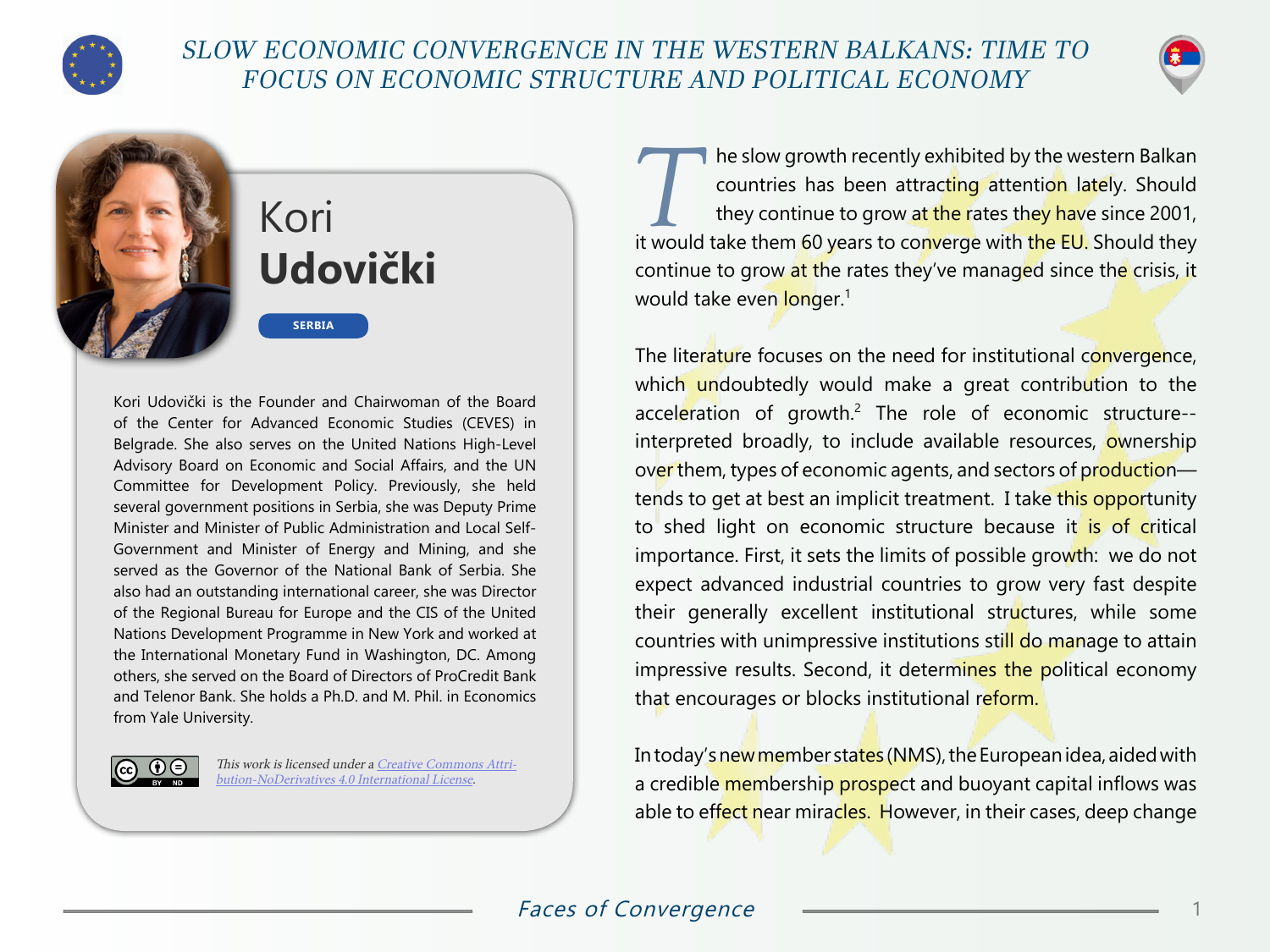



started during the political economic flux of early transition. In the western Balkans, I argue, several factors conspired to slow down structural change following the end of conflict. This entrenched a political economy of status quo that has further generated a vicious cycle, preventing the institutional changes that could have accelerated economic structural transformation and growth. A new economy has been emerging nevertheless, only gradually, on the ashes of the gradually dispersing traditional one. This new economy may hold the key to breaking the deadlock, and it is reaching a significant size. I believe we can and we must invest the necessary thought and effort to ensure this new economy is more directly helped to grow, and thus ensure that further structural change takes the western Balkans towards economic and institutional convergence. This analysis refers to Serbia, but its core applies to other western Balkans countries —particularly the former Yugoslav ones— as well.

#### **Early Hopes and Outcomes**

We are now accustomed to thinking of the western Balkan countries as laggards, but this is not what we expected at the turn of the 2000s. During the negotiations of the first standby arrangement with the IMF after Milošević's fall in 2001, we deliberated about what economic growth rates to project for the medium-term. We were cautious. On the one hand, post-conflict

economies that return to the embrace of international markets tend to recover very quickly. We were, however, concerned that FDI may not flow quickly since our eastern neighbours seemed to be absorbing so much. Nonetheless, the government was extremely ambitious, arguing that the country would catch up not only in growth but also in reforms—we would learn from others' mistakes.

In the event, our expectations were disappointed. Serbia mostly caught up with other western Balkan states, but the gap with countries that today are members of the EU closed very little if at all, and has been opening again since the global financial crisis. We had underestimated the depth of the destruction wrought by the 1990s and its long-term consequences.

### **Supply Driven, Private Sector Growth**

Serbia's economy did not really recover— it has been gradually rebuilt, but with a substantial and permanent loss in productive capacity. Only a small portion of the economy was privatised (comprising some 5% of today's employment).<sup>3</sup> FDI inflows and domestic SMEs gradually picked up resources from the dissipating traditional economy. The strong growth up to the global financial crisis was generated by unsustainable domestic demand fuelled by foreign credit. Nevertheless, supply-side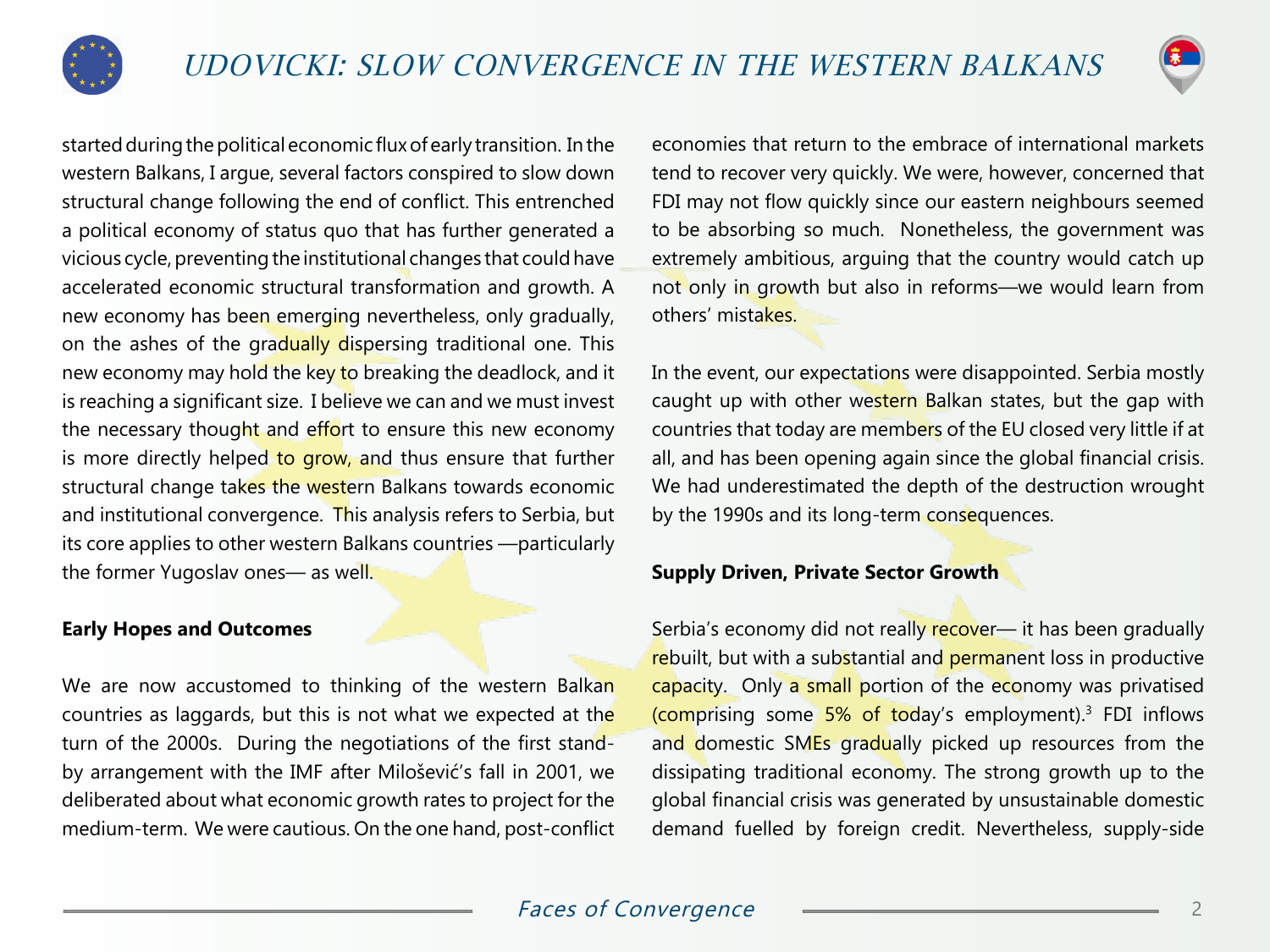



factors also played an increasing role. With the exception of a dip in 2009, export growth has been steady and faster than in the new Member States, although this has had little overall impact on convergence because exports started from an extremely low level. However, the value of total exports has now surpassed 50% of GDP. Should exports continue growing at such rates, they will start taking the broader economy forward.

The new economy grew following the logic of the steady inflow of FDI, and a rather steady trickle of new SMEs and their growth. Domestic companies, overwhelmingly SMEs, today contribute about a third of the total value of exports, and about half of the employment generated by exporting companies. The dynamics of FDI inflows has been surprisingly similar to those in the new Member States, just with several years' delay and without the peak values that these countries enjoyed in the periods around their accession to the EU. The cumulative annual per capita net inflow of FDI in 2017 (5,600 in constant 2015 dollars) corresponds to the level attained by Bulgaria in 2007 or by the CEE countries, on average, in 2006.

This 'new economy' has created a dynamic and comparatively competitive corporate economic core, but the productive capacity of the economy overall has shrunk and this core is relatively small. A quarter of employment is informal, about two-thirds of which on farms. Total employment itself is among the lowest in Europe (59% of the working age population). The unemployment rate has come down to about 13%, which reflects not only growing employment but also that the fact that the large inactive population is becoming less likely to become reemployed. Contrary to common belief, the public administration is not large, but the powerful public utilities comprise a disproportionate 12% of total employment, putting a heavy drag on productivity.

## **A Political Economy of Status Quo**

This slow-changing economic structure spawns a political economy that goes a long way in explaining slow progress in institutional reforms. Despite the aforementioned progress, 45% of the total population older than 18 directly depends on the state for its income (not counting the presumably large portion of their dependents). Pensioners account for over half this figure, with the remainder made up of those who are either directly employment by the state, or who make their living as suppliers to the state. By contrast, those employed in exporting companies presumably the most independent from political clientelism and directly interested in a healthy business environment— account for only 8% of the adult population. The marginally employed, as well as the unemployed, may equally be interested in reform,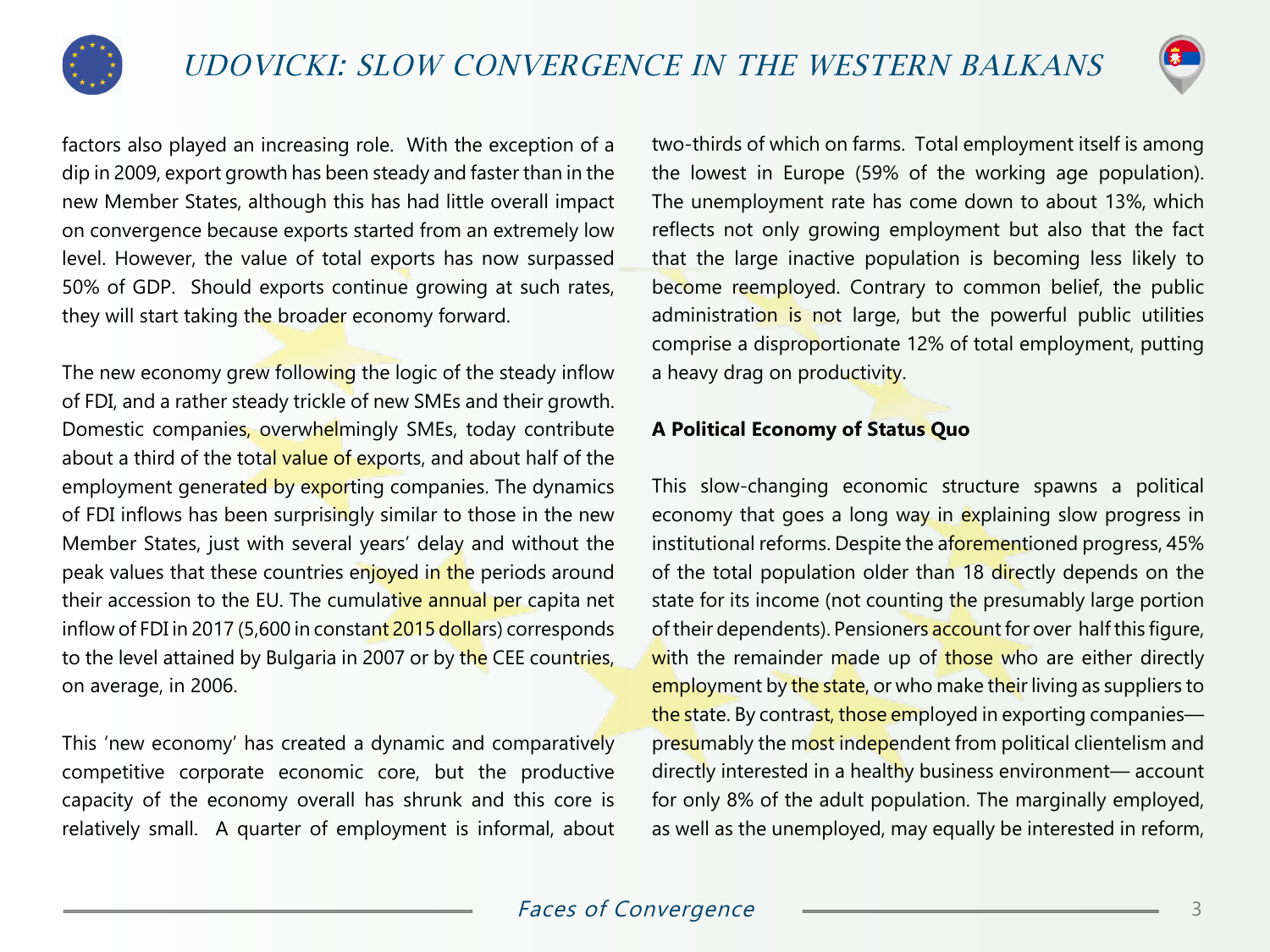



or populism.

It is therefore not surprising that Serbia's policies are rarely more than marginal movements around the status quo. This is a population that dreams of Europe but that depends for its daily livelihoods on adjusting to the political leadership of the day. Conversely, politicians depend on this political economy to be elected, a cycle that perpetuates the status quo. This is how, during my second tenure in government while working to reform the public administration and make it more capable of planning and delivering development results, I found little political demand for real 'policy planning', because planning is about change that typically delivers rewards only in the future.

#### **The Lessons**

The reconstruction of an economy as deeply destroyed and disoriented would have required a Marshall Plan, with massive funding and close business-to-business cooperation. A series of factors made such support implausible but it did not help that the economic philosophy at the time lay at the other extreme $\leftarrow$ framed by the Washington Consensus. Significant technical and financial support was given to Djindjic's government to set up a privatization agency that would implement hands-off tenders. Yet, I can think of no support for business-to-business twining,

and there was little if any technical assistance to help the government adequately oversee and restructure large bankrupt companies awaiting privatisation. As minister of energy and mining, I readily received assistance for the unbundling of the monolithic electricity system, but not to resolve the fundamental problems the company had accumulated and how it was run. As to the oil company, I could get no assistance at all-the World Bank did not advise on commercial sectors. Of course, one could always hire McKinsey, but we are speaking of a bankrupt, postconflict government. EU assistance has been generous, but more directed at the establishment of adequate governance systems and less at building management and operational capacity.

Some may point to our central and eastern European and even south east European neighbours to argue that more earnest institutional reform would have generated faster FDI inflows. However, in the more successful cases, early large FDI inflows helped create and maintain the momentum of reform, as well as building strong constituencies for it. Close business-to-business involvement was also not unusual, bringing the process to in fact resemble a Marshal Plan.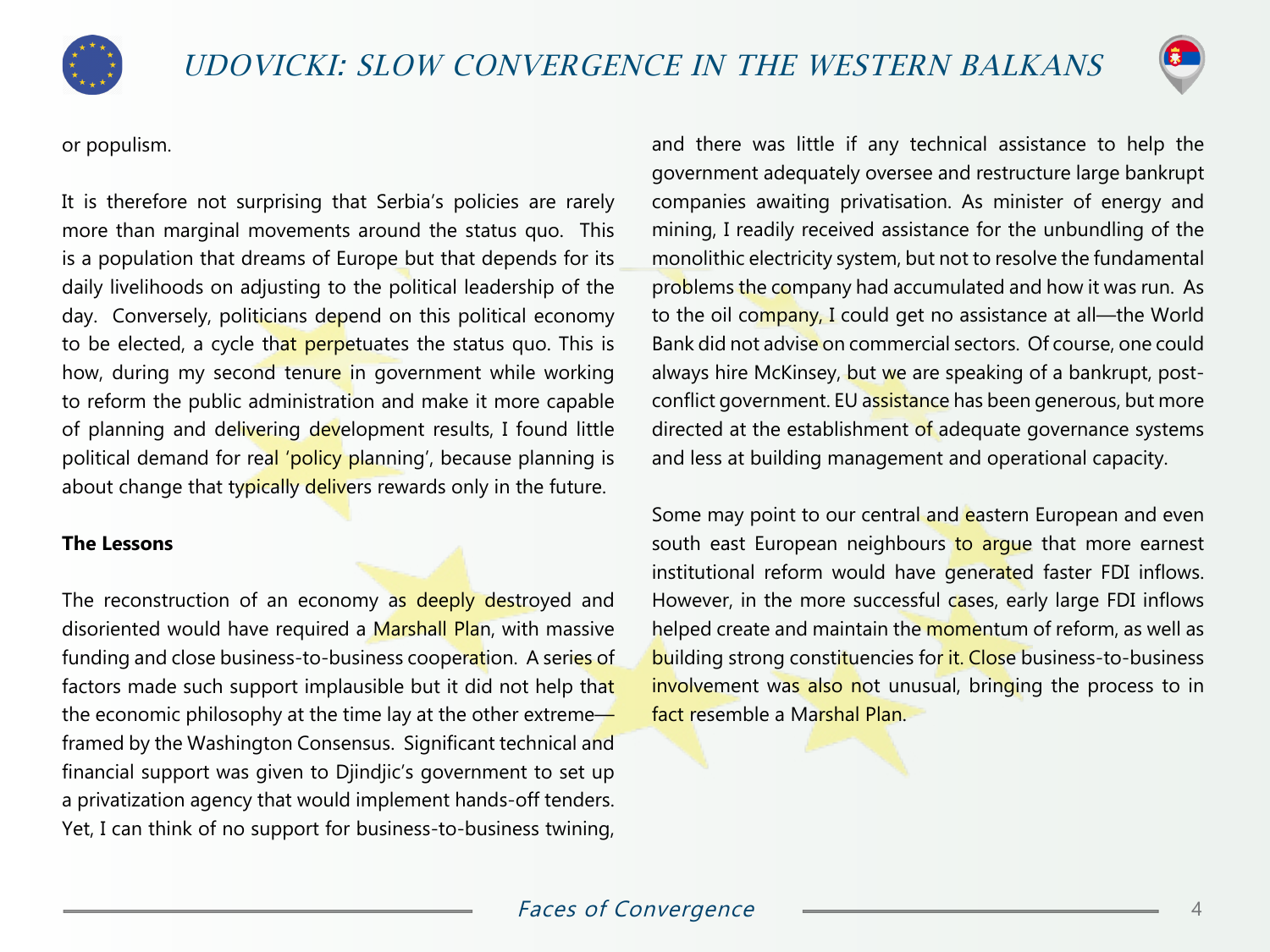



#### **What can the EU do?**

Looking forward, it is of critical importance to nurture and develop the western Balkan countries' new private sectors. This is vital to institutional reform and economic development. Independent private sectors, preferably export oriented, can be strong constituencies for institutional reform if reasonably competitive and decentralised structures are maintained. They have a vital interest in the development of a conducive business environment that, in turn, would accelerate growth. They can act as an antithesis, an alternative, to dependence on the state and party clientelism.

The EU does much to support private sector development in the western Balkans, but more can be done, more boldly, and better targeted at supporting independent structures. One key step has already been taken by recognising that greater EU involvement in the development of the western Balkans is needed, that the pre-accession process cannot only be about 'strengthening the competitiveness' of already strong economies. Incorporation of the economic reform programs into the Semester process is also welcome. However, competitiveness support is in general delivered through IPA mechanisms that work through government institutions that have limited capacity to deliver.

To provide effective support for private sector development, it is necessary to develop alternative channels of delivery for development assistance. This kind of assistance would meet with and help deliver and multiply the effects of the concessional financing (e.g. from the EDIF and the EBRD). This, however, requires the development of a 'developmental civil society,' which, ironically, has been less developed in the western Balkans than in other transition regions. The capacity to analyse practical economic issues, inside or outside of public institutions, is lower today than it was in the early 2000s. The domestic economy mostly consists of SMEs, yet we know very little about their industrial structure and sectoral challenges. As a result, they typically get a horizontal treatment more appropriate to economies in which the anchors of growth are large companies capable of drawing knowledge from expensive consultancies. Experience shows that SMEs often need technical and financial assistance to foster their growth. Very few programs target individual SMEs to support them to become anchors of growth and those that do, do so very cautiously. In Serbia's burgeoning civil society, few are capable of monitoring economic and business relations. And, finally, there are few civil society organisations capable of implementing development programs, with all the large ones implemented by UN agencies or bilateral partners.